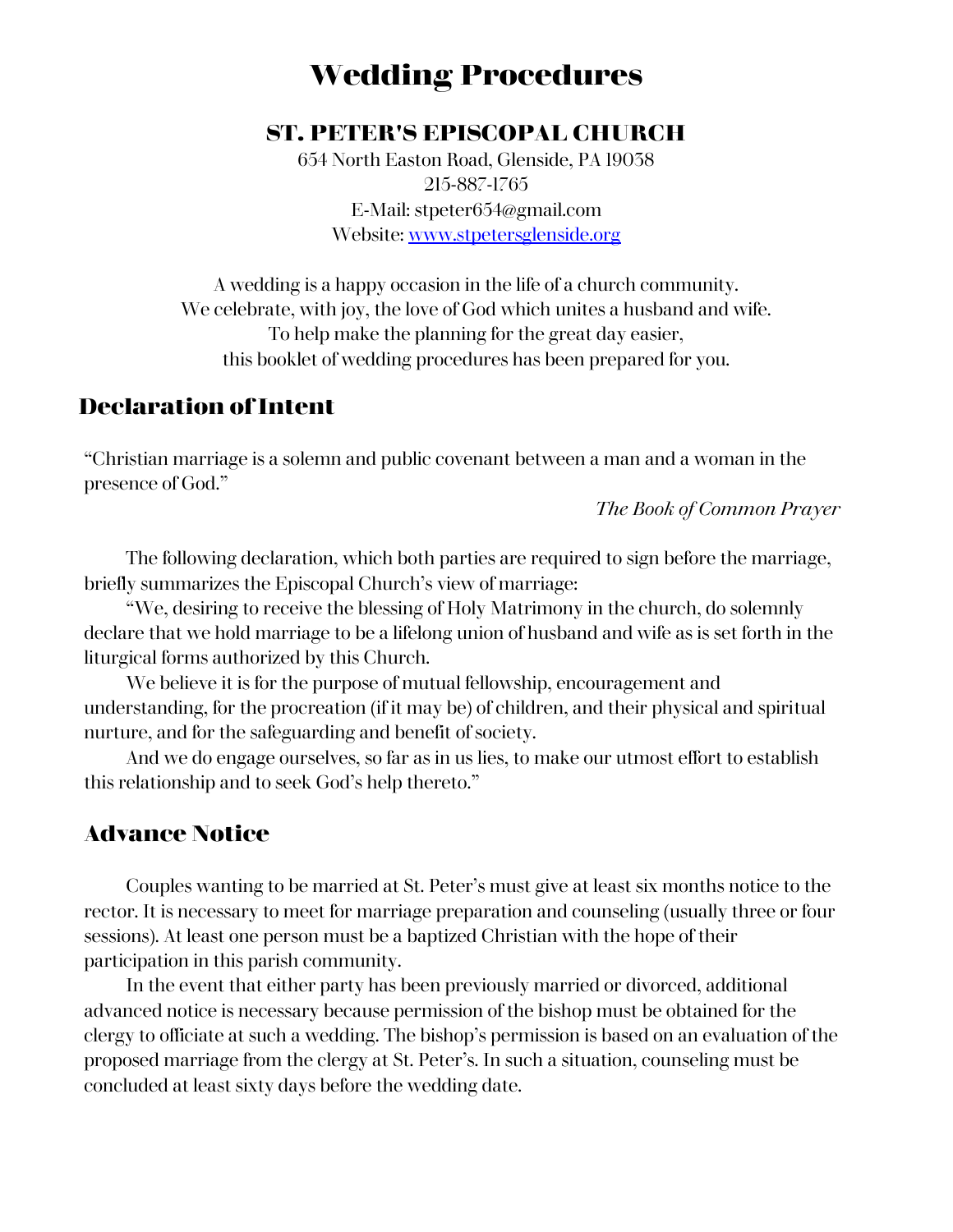#### **Wedding Arrangements**

All arrangements for the wedding ceremony should be made by the bridal couple with the rector. Misunderstandings and confusion can result whenever family members or friends attempt to make any of the arrangements with the church.

#### **The Service**

A wedding is a service in worship of God, the author of love. We normally use the service as set down in The Book of Common Prayer, page 423. This rite is carefully developed liturgically, theologically and with uncommon insight about marriage. The Eucharist, or Holy Communion is a part of the service, so that this feast of Christ's love is the first meal the new couple shares. Changes can be made in the service where appropriate but only in consultation with the rector.

The rector will be the presiding celebrant at the wedding. If the bridal couple have other clergy to include in the service, arrangements will be made with them by the rector.

There are usually three readings from the Bible that are part of the ceremony. You may choose them from each group:

Old Testament:

Genesis 1:26-28 (Male and female God created them) Genesis 2:4-9,15-24 (A man cleaves to his wife and they become one flesh) Song of Solomon 2:10-13;8:6-7 (Many waters cannot quench love) Tobit 8:5b-8 (New English Bible) (That she and I grow old together)

The Epistle:

1 Corinthians 13:1-13 (Love is patient and kind) Ephesians 3:14-19 (The Father from whom every family is named) Ephesians 5:1-2,21-33 (Walk in love, as Christ loved us) Colossians 3:12-17 (Love which binds everything together in harmony) 1 John 4:7-16 (Let us love one another for love is of God)

#### The Gospel:

Matthew 5:1-10 (The Beatitudes)  $\mathbb{Z}$  Matthew 5:13-16 (You are the light ... Let your light so shine) Matthew 7:21,24-29 (Like a wise man who built his house upon the rock) Mark 10:6-9,13-16 (They are no longer two but one) John 15:9-12 (Love one another as I have loved you)

We encourage you to choose readers from among your family and friends for the first two lessons. The priest or deacon normally reads the Gospel. Also, friends or family may lead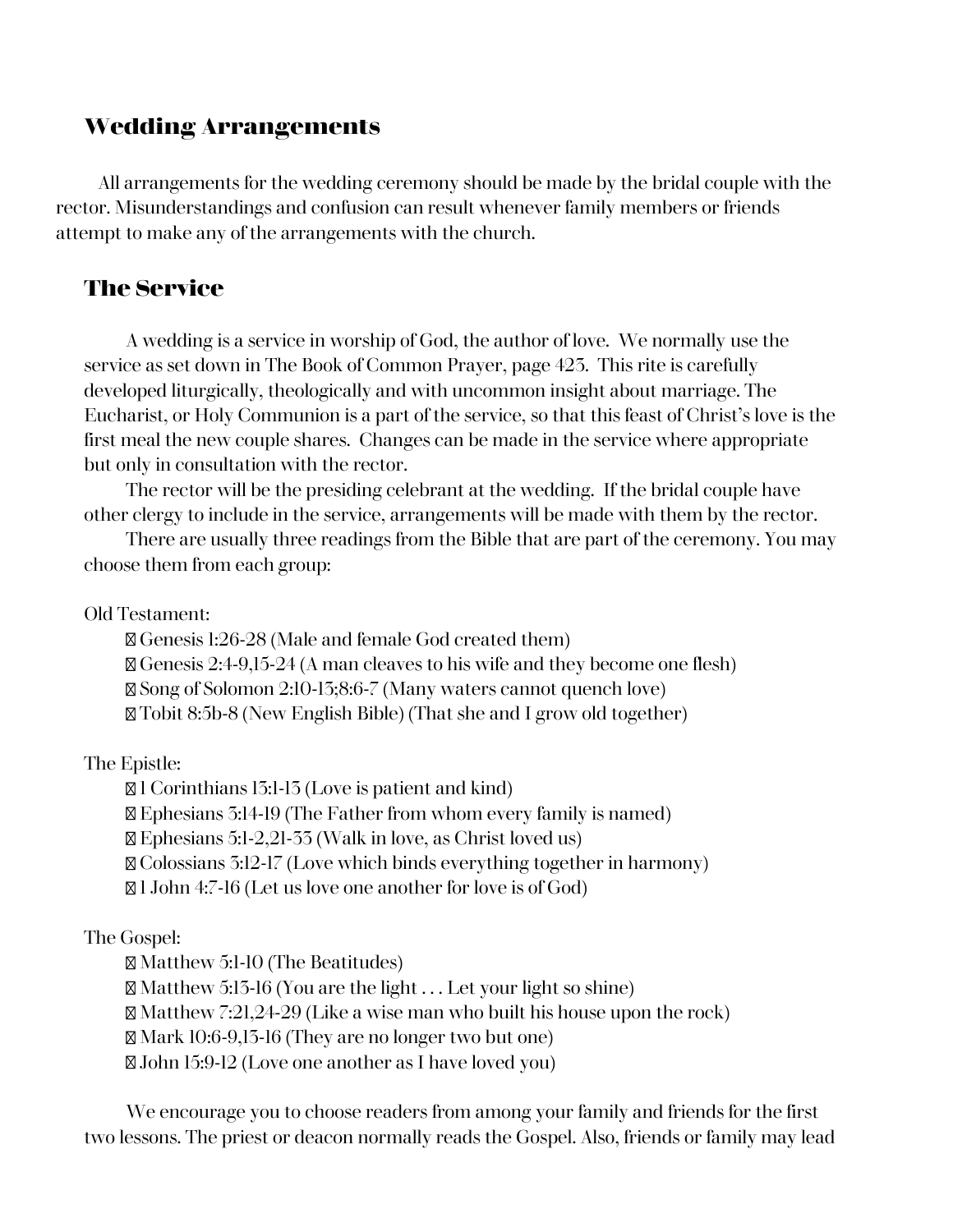some of the prayers. Readings from other sources may be permitted with the rector's approval.

#### **Music**

Music at weddings is to be appropriate for worship. St. Peter's Minister of Music will be happy to meet with you to discuss and play some possible choices and consider your suggestions. The Minister of Music may be reached at music.saintpeters@gmail.com. If there is a soloist or instrumental music which requires accompaniment, the organist must be informed and arrangements must be made. We usually sing congregational hymns at weddings. Both the rector and the organist will be happy to make suggestions.

#### **Flowers, etc.**

Flowers are customarily placed on the shelves behind the altar. Some additional floral arrangements are possible but approval of the rector and/ or altar guild is necessary. Couples are free to use their own florist. It is your responsibility to have your florist call the church office to make arrangements for delivery of the flowers, generally one hour before the wedding. Since the church staff is not here Saturday mornings, delivery by the florist when no one is present can be a cause of great confusion.

### **Photographers**

In keeping with the religious nature of the service, no flash photography or artificial lights are allowed. All photo and video pictures must be taken from the back of the church or from the balcony (access to the balcony is with permission of the Minister of Music only). Photo and video equipment must be in place at least one half hour before the service. We ask that all photographers and video people, including those in the balcony, avoid unnecessary conversation and movement from the time the organist begins playing (usually thirty minutes before the service).

You are welcome to take pictures in the church after the service. Many photographers like to use the altar as a background for formal pictures. Keep in mind that if you have a receiving line before the picture taking, you will be detained from the reception. It is expected that the church be free within a reasonable time after the wedding in order that the caretaker and the Altar Guild can prepare for the Sunday services.

# **Church Seating**

The church will seat approximately 325 persons. The first few pews on either side of the aisle are usually reserved for the bridal party and members of the family of the bridal couple. It is not required to observe the custom of "bride's" side or "groom's" side; the ushers can invite people to sit where they are comfortable.